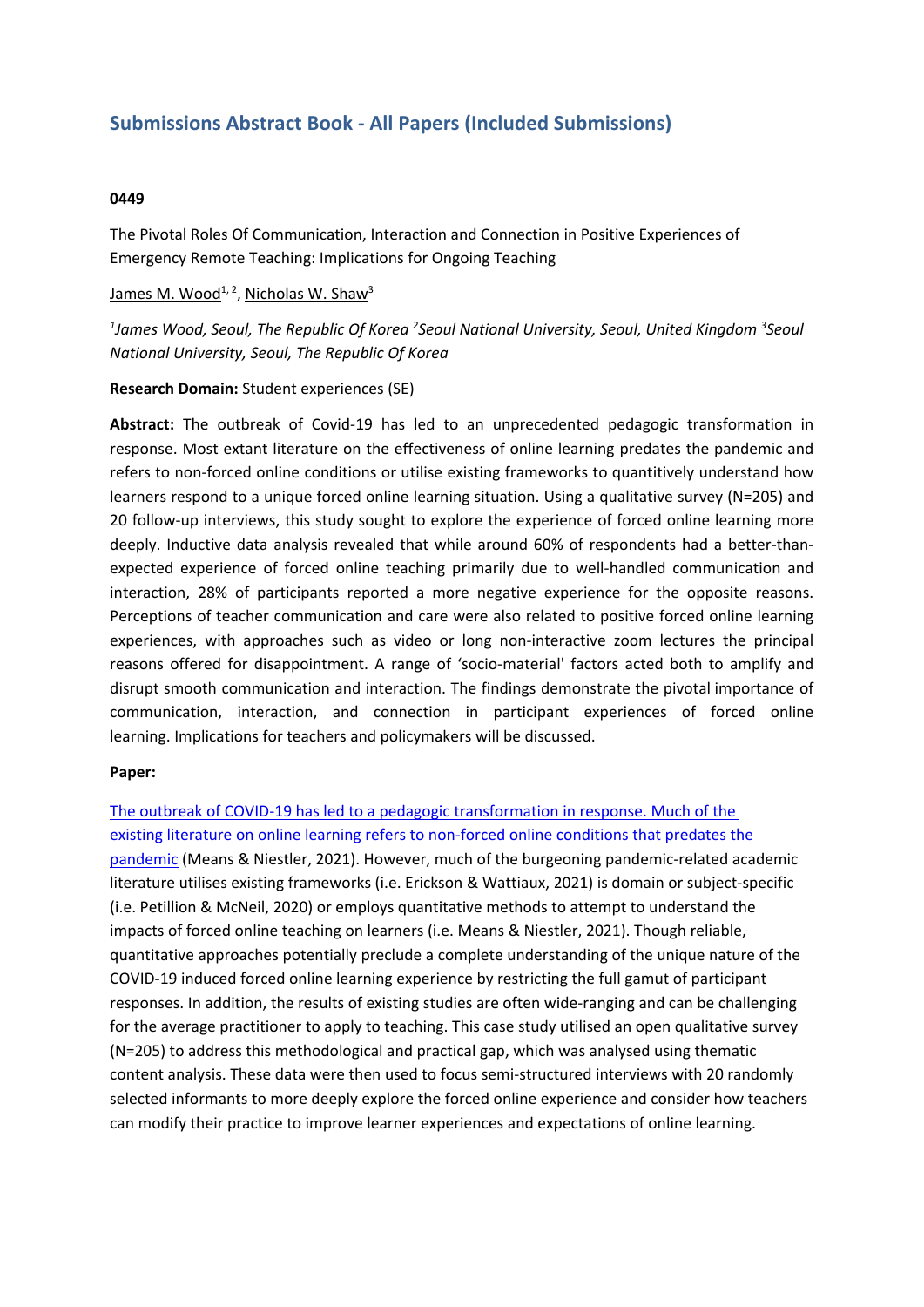Analysis of survey data revealed that around 60% of students experienced positive changes in attitude towards online learning due to their experiences over two semesters. Reasons were diverse, but participants most frequently reported that classes featuring interaction with peers and educators positively influenced attitudes towards forced online learning. Data from open <sup>a</sup> variety of open questions revealed <sup>a</sup> similar overarching theme. Learners cited communication, interaction, and collaborative learning as reasons for <sup>a</sup> better-than-expected learning experience. Conversely, another 28% of learners indicated that their online learning experiences were worse than expected and expressed frustration and negativity about the quality of teaching and <sup>a</sup> resulting lack of motivation, concentration, and learning in their open survey question answers. Accounts of negative forced online experiences primarily stemmed from <sup>a</sup> lack of interaction with peers and communication with educators. This finding was also confirmed and more deeply explored in the interview data.

Teacher communication and care appeared to be essential contributors to satisfaction, and these comments broadly aligned with the overarching theme of the last section. Teachers perceived as kind and caring, available for questions, answered emails promptly and offered high-quality or one-onone or technology-mediated dialogic feedback contributed to more positive experiences. In some cases, feedback practices were viewed as superior to the pre-pandemic situation. On the other hand, limited opportunities for learners to communicate with educators or ask questions, the provision of late or inadequate feedback, pre-recorded video classes or long non-interactive zoom lectures were cited as reasons for negative experiences. Although many learners appreciated the flexibility and opportunities to review pre-recorded or recorded lectures, <sup>a</sup> similar number of comments attributed difficulty focusing and concentrating to <sup>a</sup> lack of interaction with professors and peers. Once again, this data underlines the importance of connection and interaction for <sup>a</sup> positive experience of forced online learning.

Finally, throughout the data, certain 'socio‐material' factors either amplified or detracted from <sup>a</sup> satisfactory forced online experience, and these factors were also broadly related to communication, interaction, and connection. For example, the effective use of technology and teaching platforms and satisfactory hardware and internet connection appeared to support the perception that online learning was effective. Indeed, it was overwhelmingly platforms that smoothly facilitated interaction and collaboration, e.g. polling software, breakout rooms and collaborative documents, that predominantly contributed to positive perceptions. Conversely, problems finding an appropriate place to study, issues with the frequent failure of dormitory provided internet connection, and poor educator skill utilising technology for connected and interactive teaching appeared to attenuate satisfaction, motivation, concentration, and the perceived quality of the forced online learning experience.#

The remarkable reverse symmetry of these results provides critical evidence for the importance of providing connected, social, and interactive learning experiences during COVID-19 and approaching forced online learning as <sup>a</sup> community and learner-centred pedagogy of care. The data have important implications for teachers working in forced online, online, and blended conditions post-COVID-19. Furthermore, they suggest that even in contexts in which more transmissive teaching approaches may be expected, students recognize <sup>a</sup> link between teaching designed to engage learners, build collaboration and establish community, and their ability to focus, engage with